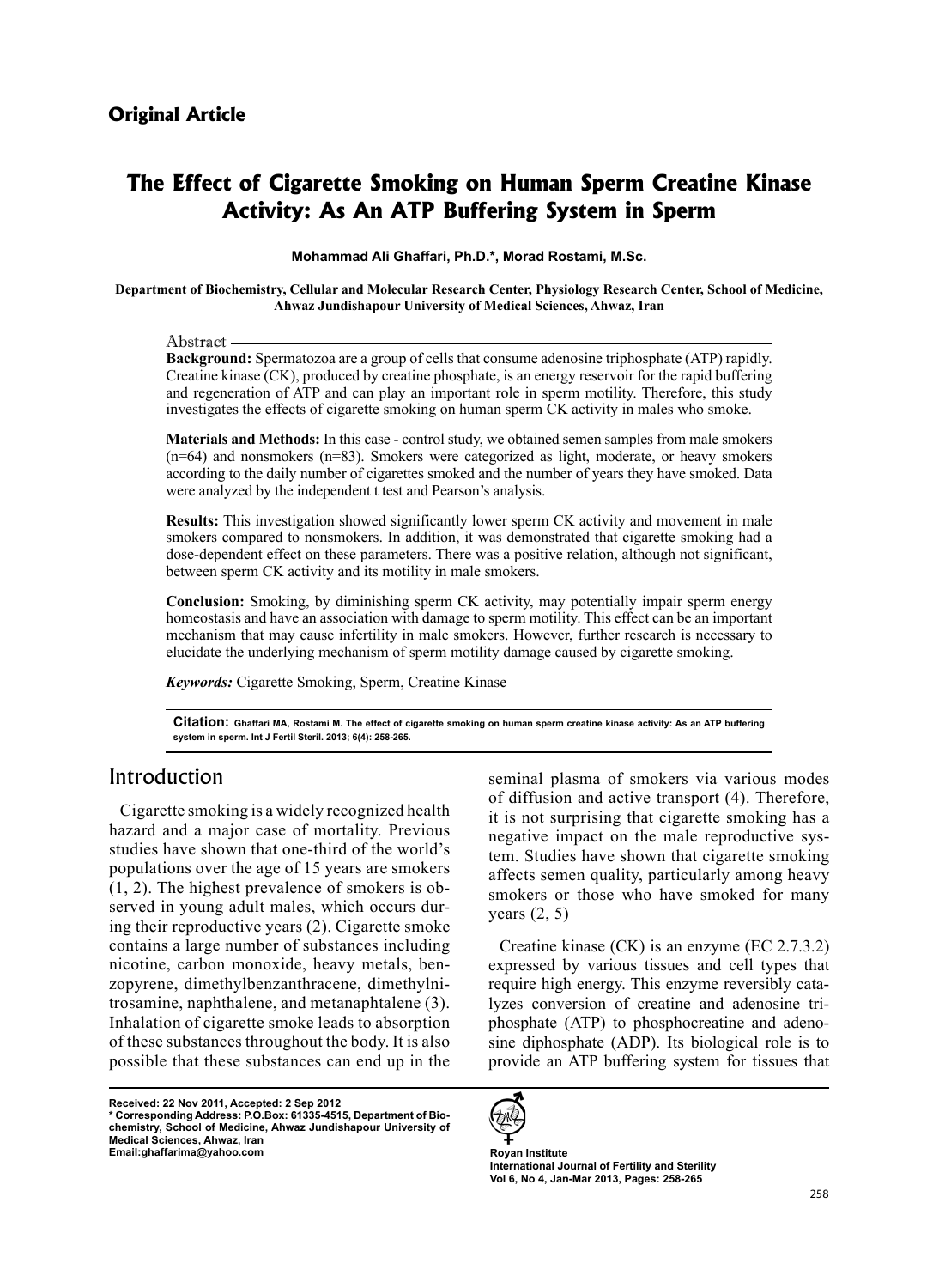require large amounts of energy  $(6)$ . Studies show that ATP and the phosphoryl creatine shuttle are fore, we propose that CK has an important role in important energy sources for sperm  $(7, 8)$ . Theresperm movement.

garding the effect of eigarette smoking on male Numerous researches have been undertaken rereproductive function  $(2, 5, 9-12)$ ; however, the literature that discusses this effect on human sperm CK activity as an ATP buffering system is limited. nine and cadmium can inhibit human sperm CK We have previously shown which nicotine, coteactivity in an *in vitro* model (13). Therefore, the aim of this study is to investigate the relationship between cigarette smoking and sperm CK activity in male smokers.

# Materials and Methods

#### *Materials*

cose 6-phosphate dehydrogenase, hexokinase and mide adenine dinucleotide phosphate (NADP), glu-ADP, adenosine monophosphate (AMP), nicotina-Triton x-100 were purchased from Sigma Chemical Co. (St. Louis, MO, USA). The highest grade and purity of reagents were used in this research.

#### *Study* population

This was a case-control study that performed in Ahwaz, Iran. Study population was selected from males who attended Razi Laboratory in Ahwaz, tion of semen samples, information was obtained Iran for routine semen analyses. Prior to the collecfrom subjects regarding their ages, occupation, smoking habits, alcohol consumption, and use of other substances and drugs. Exclusion criteria included alcohol use in the three months before study entry, recent fever, exposure to gonad toxins and heavy metals. A total of 147 men, ages 17 to 41 years were included in the study. There were 64 smokers  $(20-39 \text{ years})$  and 83 nonsmokers  $(17-41)$ years) enrolled. This study was conducted in 2009. According to the number of cigarettes smoked per day and duration of cigarettes smoked in a year, we categorized participants as either light, moderate or heavy smokers (Table 1) and short- and long-<br>term smokers (Table 2) (5).

 **Smoking**

| status             | cigarettes/day | cases (n) |  |
|--------------------|----------------|-----------|--|
| <b>Non-smokers</b> |                | 83        |  |
| <b>Smokers</b>     |                | 64        |  |
| Light              | $1 - 10$       | 26        |  |
| Moderate           | 11-20          | 30        |  |
| Heavy              | 21-40          | 8         |  |

**Table 1: Smoking status of study participants** 

**Number** of **day/cigarettes** **Number** of

| <b>Smoking status</b> | <b>Duration of</b><br>smoking $(Y)$ | Number of<br>cases (n) |  |
|-----------------------|-------------------------------------|------------------------|--|
| <b>Smokers</b>        |                                     | 64                     |  |
| <b>Short-term</b>     | $1 - 10$                            | 43                     |  |
| Long-term             | $11 - 20$                           | 21                     |  |

#### *Semen samples and analysis*

Semen samples were collected by masturbation into sterile containers after sexual abstinence for 2 to 3 days. Semen samples were kept at  $37^{\circ}$ C and ance, volume, pH, sperm motility, sperm count, tion. All semen samples were analyzed for appearprocessed immediately after complete liquefacand sperm morphology according to World Health sent was obtained from study participants and the Organization guidelines (1). Written informed constudy protocol was approved by the institutional review board of the Ahwaz Jundishapour University of Medical Sciences.

#### *Creatine kinase (CK) isolation from sperm cells*

CK of each semen sample was partially isolated as previously described by Miyaji et al. (7). Briefly, fresh semen samples were liquefied, then washed in at least 10 volumes of an ice cold solution that consisted of 30 mM tris-HCl, 80 mM NaCl, 40 mM KCl, and  $0.1$  mM CaCl<sub>2</sub> at pH=8.2 (Merck, Darmstedt). Samples were then centrifuged at  $5000$  g (Centrifuge Centurion, Model K280R, UK) for 20 minutes. The resulting pellet was suspended dium phosphate, 150 mM NaCl, 0.2 mM EDTA, in ice cold solution that consisted of 50 mM so-1 mM sodium azide (Merck, Darmstedt), and 1% Triton  $x-100$  at  $pH=7.2$ . The suspension was again centrifuged at 20000 g for 30 minutes. Afterwards, the supernatant which essentially contained all the CK was collected.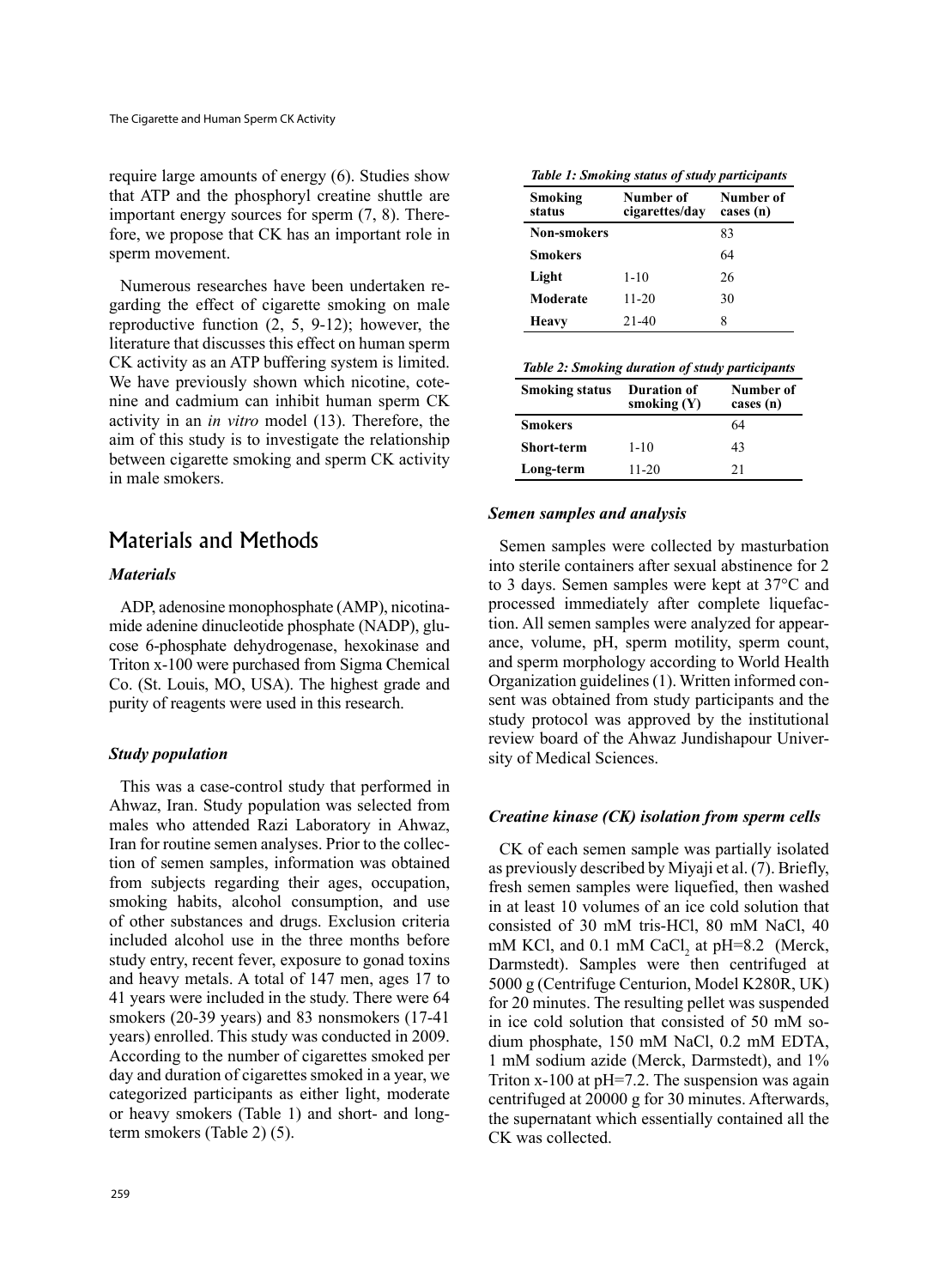#### *Determination of creatine kinase (CK) activity*

CK activity within seminal plasma, sperm cells and total semen of each sample were separately measured by the Rosalki method  $(14)$ . This method is based upon reduction of NADP in the presence of CK, glucose. hexokinase and glucose 6-phosphate dehydrogenase. The increase in optical density  $(OD)$  at 340 nm which ly determined and provides a measure of CK activity. depends on NADP reduction is spectrophotometrical-According to this method, one international unit  $(IU)$ of CK is the amount of enzyme which will utilize 1 μmol of creatine phosphate substrate per minute at tivity of seminal plasma as  $IU/L$ , sperm cells as  $IU/$  $25^{\circ}$ C and pH=6.8. In this study we expressed CK ac- $10<sup>8</sup>$  sperm and total semen as IU/L.

#### *analysis Statistical*

Results are presented as mean  $\pm$  standard deviation (mean  $\pm$  SD). All assays were performed in triplicate, and the mean was used for the calculation. Semen analysis and CK activity were compared using the tween different subgroups. Coefficients of correlation smokers. The t test was employed for comparisons beindependent samples t test in both smokers and nonwere analyzed with linear (Pearson) analysis. P≤0.05 was considered statistically significant.

### Results

ticipants. Smoking status was classified as follows: The study population consisted of 147 male par-56.5% (83/147) were nonsmokers, 29.2% (43/147) were short-term smokers, and  $14.3\%$  (21/147) were long-term smokers. There were  $17.7\%$  (26/147) ers, and  $5.4\%$  (8/147) who were heavy smokers. light smokers,  $20.4\%$  (30/147) moderate smokers and nonsmokers are given in table 3. Semen Semen characteristics and CK activity in smokvolume, concentration, motility, normal sperm morphology, and CK activity in semen, seminal plasma, and sperm in smokers were significantly lower than nonsmokers (Table 3).

nal plasma, sperm, and total semen in some of the served between sperm motility, CK activity in semi-There were statistically significant associations obsubgroups of male smokers compared to nonsmokers (Table 4). There were no observed significant differences between sperm motility in short-term and light smokers compared to nonsmokers (Table 4).

The same results were obtained for CK activity relation between smoking duration, sperm motility, of sperm in short-term smokers (Table 4). The corand CK activity of all analyzed samples is shown in figure 1. There were significant  $(p<0.001)$  negative correlations between smoking duration and sperm motility ( $r = -0.37$ ), CK activity in seminal plasma  $(r = -0.37)$ , sperm  $(r = -0.36)$ , and total semen  $(r =$  $-0.38$ ). Figure 2 shows the correlation between the tility, and CK activity of all the analyzed samples. number of cigarettes smoked per day, sperm motions observed between the numbers of cigarettes There were significant  $(p<0.001)$  negative correlasmoked per day and sperm motility  $(r = -0.30)$ , CK activity in seminal plasma ( $r = -0.45$ ), sperm ( $r =$ -0.40), and total semen  $(r = -0.46)$ . There were no significant positive correlations observed between sperm motility and CK activity of all the analyzed samples in smokers (Fig 3).

| <b>Characteristics</b>                   | Non-smokers $(n = 83)$ | Smokers $(n = 64)$  | P value |
|------------------------------------------|------------------------|---------------------|---------|
| Volume (ml)                              | $4.1 \pm 1.4$          | $3.2 \pm 1.06$      | < 0.001 |
| pН                                       | $8.01 \pm 0.22$        | $8.03 \pm 0.32$     | 0.659   |
| Seminal plasma CK activity (IU/L)        | $547.31 \pm 193.8$     | $377.83 \pm 187.2$  | < 0.001 |
| Total CK activity (IU/L)                 | $764.24 \pm 259.7$     | $510.03 \pm 205.98$ | < 0.001 |
| <b>Sperm</b>                             |                        |                     |         |
| Concentration (10 <sup>6</sup> sperm/ml) | $65.5 \pm 22.9$        | $52.8 \pm 20.7$     | 0.001   |
| Motility $(\%)$                          | $46.5 \pm 13.8$        | $38.6 \pm 17.5$     | 0.003   |
| Normal morphology $(\%)$                 | $47.5 \pm 18.9$        | $37 \pm 21.2$       | 0.002   |
| $CK$ activity (IU/10 <sup>8</sup> sperm) | $0.22 \pm 0.07$        | $0.16 \pm 0.05$     | < 0.001 |

|  |  |  | Table 3: Semen characteristics in non-smokers and smokers |
|--|--|--|-----------------------------------------------------------|
|--|--|--|-----------------------------------------------------------|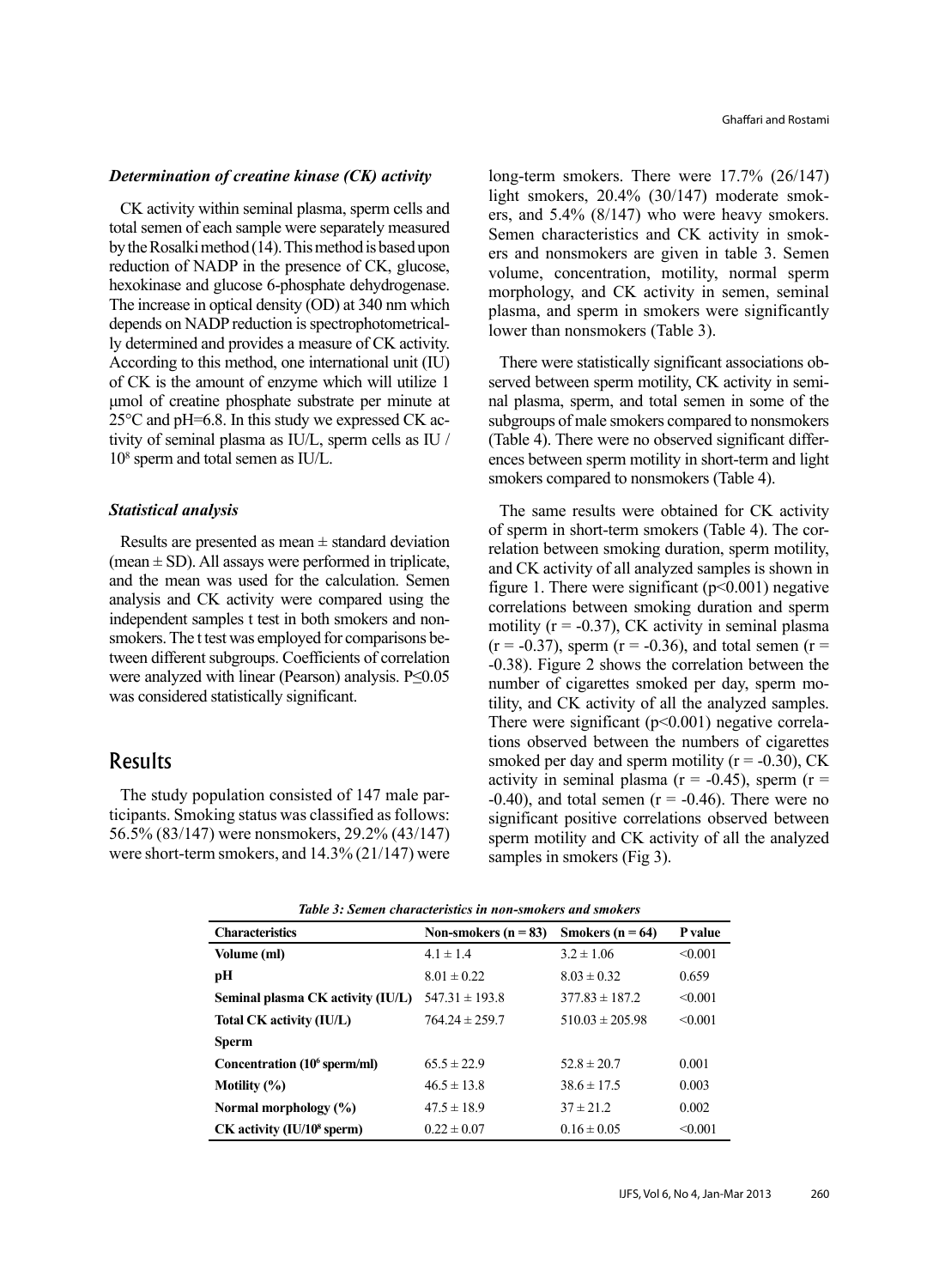The Cigarette and Human Sperm CK Activity

Table 4: Sperm motility and CK activity of seminal plasma, sperm cells, total semen in smokers

| <b>Characteristics</b>          | Duration $(Y)$      |                      | Amount (cigarettes/day) |                      |                      | <b>Non-smokers</b>  |
|---------------------------------|---------------------|----------------------|-------------------------|----------------------|----------------------|---------------------|
|                                 | <b>Short-term</b>   | Long-term            | Light                   | Moderate             | <b>Heavy</b>         |                     |
| Sperm motility $(\% )$          | $41.09 \pm 18.4$    | $31.9 \pm 14.79*$    | $41.38 \pm 16.26$       | $38.7 \pm 19.02**$   | $29.12 \pm 13.05*$   | $46.48 \pm 13.84$   |
| <b>CK</b> activity              | $418.18 \pm 198*$   | $289.05 \pm 189.99*$ | $432.35 \pm 33.02***$   | $358.13 \pm 185.51*$ | $274.5 \pm 216*$     | $599.23 \pm 246.89$ |
| Seminal plasma (IU/L)           | $0.2 \pm 0.01$      | $0.12 \pm 0.05*$     | $0.17 \pm .04*$         | $0.16 \pm 0.05*$     | $0.12 \pm 0.05*$     | $0.22 \pm 0.07$     |
| Sperm cells<br>$(IU/108$ sperm) | $555.98 \pm 186.4*$ | $403.2 \pm 214.4$    | $577.27 \pm 192*$       | $490.57 \pm 193.58*$ | $356.12 \pm 228.12*$ | $788.48 \pm 309.2$  |
| $\text{Total common}$ (HIII)    |                     |                      |                         |                      |                      |                     |

Total semen (IU/L)

 $\overline{\cdot}$ ;  $p$  < 0.001,  $\overline{\cdot}$ ;  $p$ =0.02 and  $\overline{\cdot}$   $\overline{\cdot}$ ;  $p$ =0.002 vs. the corresponding values for non-smokers.



*Fig 1: The relationship between smoking duration and sperm motility (A), CK activity in seminal plasma (B), sperm (C), and total semen (D).*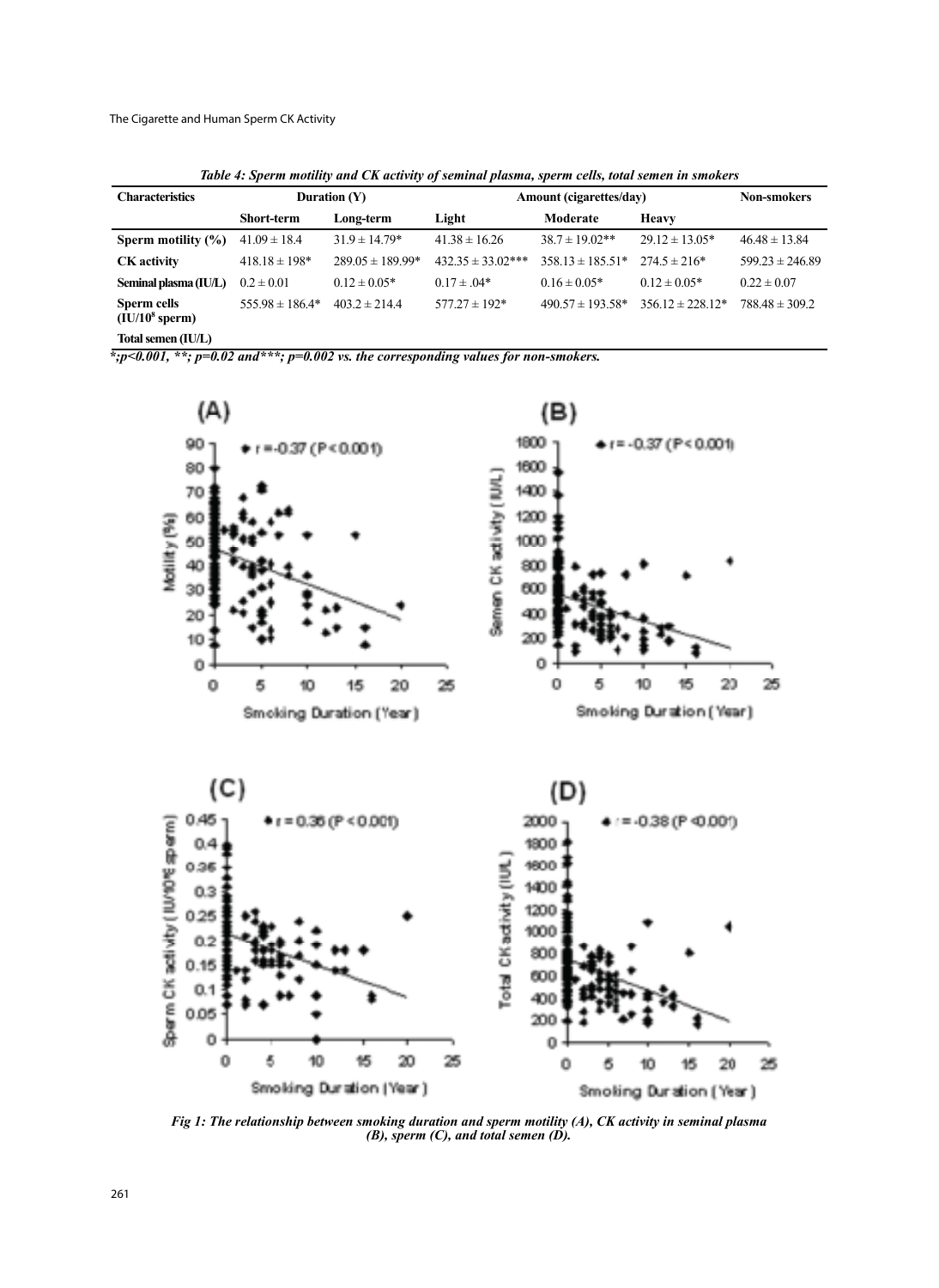Ghaffari and Rostami



*Fig 2: The relationship between numbers of cigarettes smoked daily and sperm motility (A), CK activity in seminal plasma (B), sperm (C), and total semen (D).* 



*Fig 3: The relationship between sperm motility and CK activity in seminal plasma (A), sperm (B), and total semen (C) in smokers.*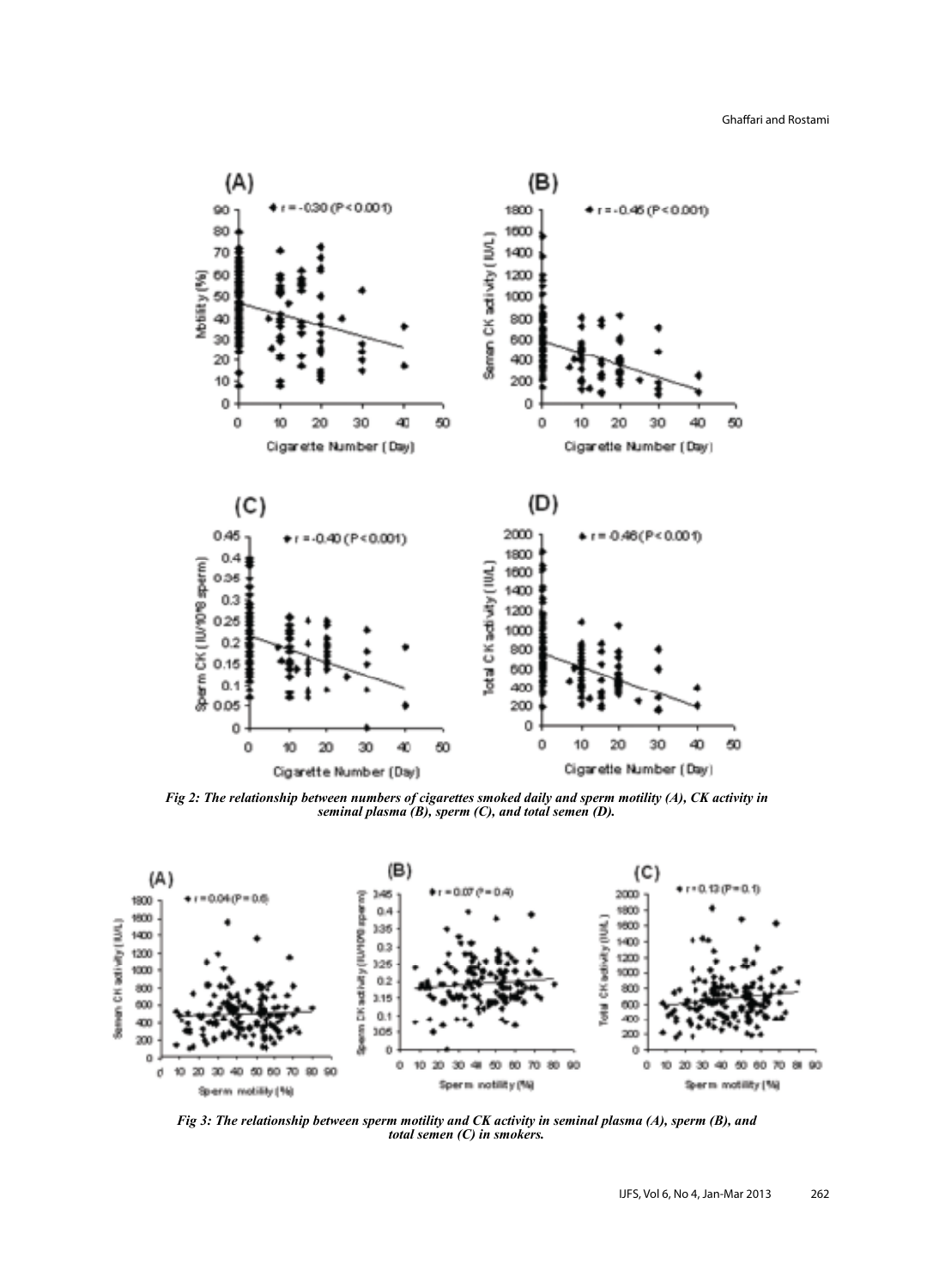

*Fig 4: The relationship between sperm CK activity and CK activity in seminal plasma (A) and total semen (B) in smokers.* 

tive association among all the analyzed samples in There was a significant ( $r = 0.88$ ,  $p < 0.001$ ) posismokers with respect to CK activity (Fig 4).

### **Discussion**

Smoking presents with a lifestyle hazard for those who smoke. Although the lungs are known to be a ated with altered semen quality  $(5, 15)$ . However, ous studies have suggested that smoking is associprimary target for carcinogens in tobacco, numerthe effects of cigarette smoke on CK activity in men is less documented. In the present study, we human sperm cells, seminal plasma, and total seship between cigarette smoking and several semen have observed a statistically significant relationage of normal morphology in sperm decreased tion, percentage of motile sperm and the percentcharacteristics. Semen volume, sperm concentrawith cigarette smoking. The findings of this study underlined the fact that smoking has an adverse influence on human semen quality as previously confirmed  $(2, 5, 15, 16)$ . In addition, we have also shown that CK activity in seminal plasma, sperm cells and total semen significantly decreased with smoking.

This study demonstrated that smoking duration and number of cigarettes smoked per day affected sperm motility. Thus, we found that males who smoked for a duration of  $\leq 10$  years (short-term) had 12% decreased sperm motility whereas those who smoked for a duration of  $>10$  and  $< 20$  years had 31% lower sperm motility than nonsmokers.

Males who smoked  $\leq 10$  cigarettes per day (light) ity, those who were moderate smokers  $(>10$  and had an approximately 11% lower sperm motil- $\leq$ 20 cigarettes per day) had approximately 17% less motility and heavy  $(>20$  cigarettes per day) smokers had approximately 37% lower sperm motility compared to nonsmokers. Pasqualotto et al.  $(17)$  reported a declining semen volume with an increased number of cigarettes smoked, but no significant differences were observed in sperm nificant correlation was reported between sperm concentration, motility or morphology. An insigconcentration and additional smoking (18).

The findings of the present study support those cant relation between smoking duration, sperm of numerous other studies, which show a significoncentration, and motility as well as between the tration and motility  $(5, 19-21)$ . The mechanisms number of cigarette smoked daily, sperm concenof effect of cigarette smoking on sperm quality, ple, cotinine, are detectable in the seminal plasma stood. The nicotine and its metabolite for examin particular sperm motility, are not fully underof smokers. Therefore, it has been suggested that harmful components of tobacco smoke are able to pass through the blood-testis barrier (22). Zavos et al. (4) have reported reductions in sperm motility associated with abnormalities in the ultrastructure of the flagellum and the axonemal structures of the sperm tail. According to another report there was a negative correlation between sperm motility and the concentrations of cotinine and hydroxycotinine in seminal plasma  $(23)$ . Ghaffari et al.  $(13)$  have suggested that some cigarette components such as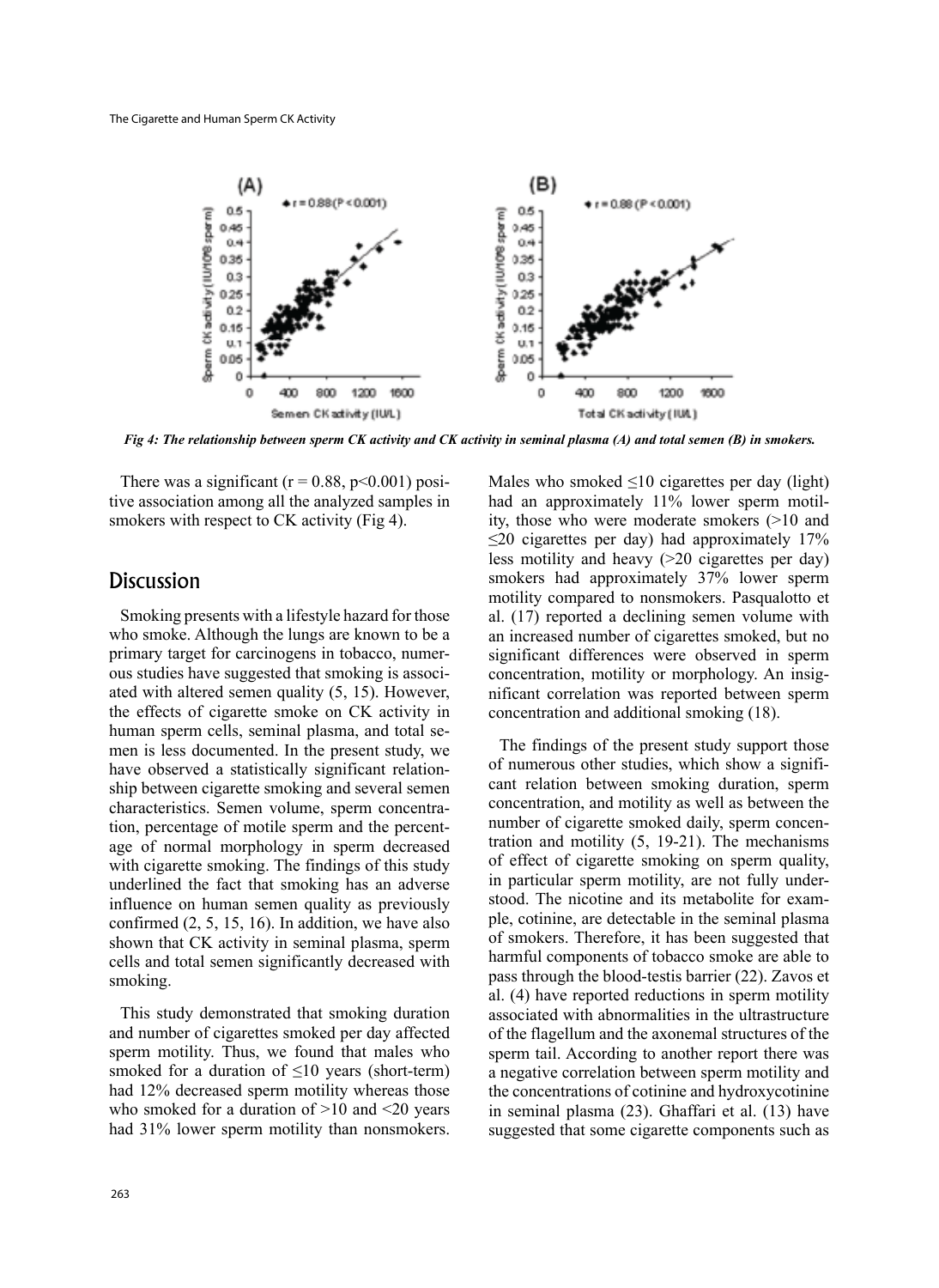man sperm CK activity in an in vitro model. The nicotine, cotinine and cadmium can decrease huration and number of cigarettes smoked per day current investigation has shown that smoking duaffect CK activity in seminal plasma, sperm cells, tivity in seminal plasma  $(30\%)$ , sperm cells  $(9\%)$ , and total semen. According to these data, CK acand total semen  $(29%)$  of males who smoked for ing males. Additionally, CK activity in the seminal a short time period were lower than in nonsmokplasma  $(52\%)$ , sperm cells  $(45\%)$  and total semen  $(49%)$  of long-term smokers were lower than male nonsmokers. We also observed that seminal plasma CK activity in light  $(28%)$ , moderate  $(40%)$  and ing males as was sperm cell CK activity in light heavy  $(54\%)$  smokers were lower than nonsmokcreased in light  $(27%)$ , moderate  $(38%)$ , and heavy ers. Additionally, total semen CK activity also de- $(23%)$ , moderate  $(27%)$  and heavy  $(45%)$  smok- $(55%)$  smokers. We could not locate any reports about the relationship between the number and duration of cigarette smoking with sperm cell and cused on CK activity in sperm cells and/or seminal seminal plasma CK activity; reports essentially foplasma of normozoospermia, oligozoospermia and asthenozoospermia males  $(7, 24, 25)$ .

CK has two distinct isomeric forms, brain CK  $(B-CK)$  and muscle CK  $(M-CK)$  which are present tration of the M-CK isoform, which is expressed tively  $(26)$ . Mature sperm show a greater concenin the midpiece region and the sperm tail, respeconly during the last phase of spermatogenesis in elongated spermatids and in mature sperm (27, 28). Huszar et al.  $(27)$  have demonstrated that M-CK concentration reflects sperm quality better than sperm concentration. Results of a study by fusion (What does this mean?) of phosphocreatine Wallimann et al. (29) have shown that entails diftercurrent diffusion of creatine from the axoneme from the mitochondria to the axoneme and a countoward the mitochondria are the main factors for progressive motion in sperm cells.

According to Pearson's linear analysis, we found a significant negative relation between duration of cigarette smoking and sperm motility in smokers. A statistically significant negative correlation was also observed for CK activity in seminal plasma, dition, our data showed that the daily number of sperm cells and total semen in smokers. In adcigarettes smoked had a significant negative effect on both sperm motility and CK activity in seminal plasma, sperm cells, and total semen.

tive relation between sperm motility and with CK The present study showed an insignificant posital semen samples in smokers. This investigation activity of seminal plasma, sperm cells, and todemonstrated a significant positive relationship between CK activity of sperm cells and activity of this enzyme in seminal plasma and total semen in smokers. The positive correlation between CK cated that exposure to tobacco smoke can diminish activity and sperm motility in smokers, has indisperm motility via inhibition of sperm CK activity. The insignificant correlation found in this study suggests the possibility of other causes that may be involved in this process.

These results show that maintaining of normal CK portant contribution to sperm motility and fertility in activity at physiological levels may provide an immales. According to previous research, it has been demonstrated that mammalian sperm must remain motile in the female tract and free energy released sis via CK activity is generally faster than its rate of rylated by phosphocreatine. The rate of ATP synthement. Additionally, ADP can primarily be rephosphofrom the hydrolysis of ATP is required for this movesynthesis through oxidative phosphorylation (8).

# Conclusion

paired sperm quality. This negative effect was dose-<br>dependent, as increased duration and quantity of We found that cigarette smoking in adult males impaired sperm quality. This negative effect was dose-We found that cigarette smoking in adult males imcigarettes smoked had a positive effect on decreased sperm motility and CK activity. Therefore, we have suggested cigarette components that diminish sperm CK activity may potentially impair sperm energy aged sperm motility. As a consequence, this effect homeostasis and thus have an association with damcan be one of the several important mechanisms that possibly cause infertility in male smokers. However, ing mechanism of sperm motility damage caused by further research is required to elucidate the underlycigarette smoking.

# Acknowledgements

This work was financially supported by a grant from